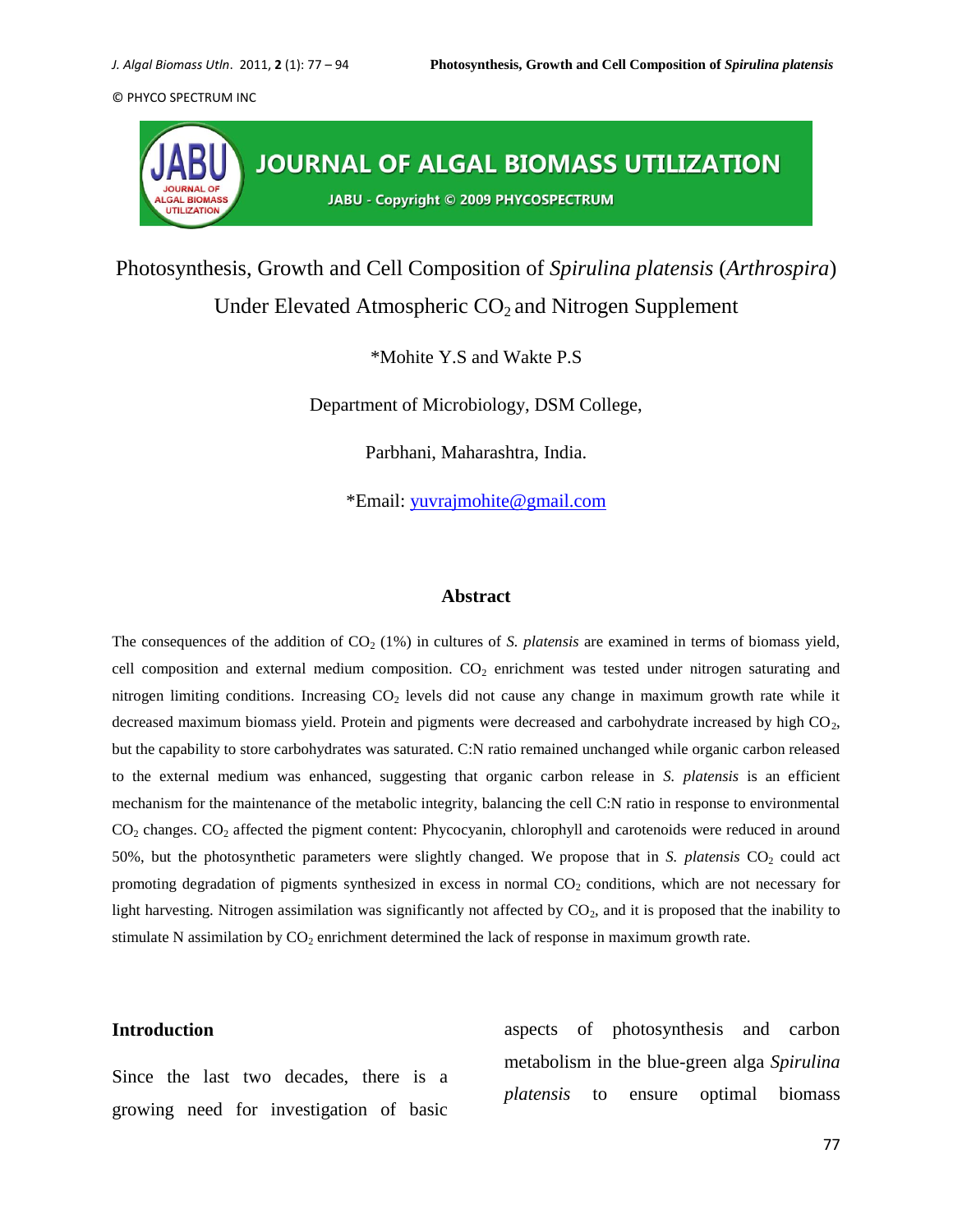production because of its importance in rural biotechnology and commercial production. One of the most common practices in the aquaculture of *S. platensis* is to provide extra  $CO<sub>2</sub>$ , either to maintain the pH constant (Qiang et al., 1996) or as an additional inorganic C supply (Vonshak et al., 1996a, b). Stimulation of growth by adding  $CO<sub>2</sub>$  is based on the low solubility of gases in the aqueous medium when *S. platensis* is cultured at high temperature (34–40 $^{\circ}$ C), thus additional CO<sub>2</sub> is usually recommended to avoid C limitation under such conditions (Fox, 1996). Nevertheless the consequences of excess  $CO<sub>2</sub>$  on biomass quality and photosynthesis have not yet been checked. Because atmospheric  $CO<sub>2</sub>$  often limits photosynthetic capacity, many  $O_2$ evolvers show increased photosynthetic rate and biomass in response to elevated  $CO<sub>2</sub>$ (Raven, 1991). For this, reason, when  $CO<sub>2</sub>$ enrichment on  $O_2$ -evolving organisms is examined,  $CO<sub>2</sub>$  is usually considered as a mere substrate for photosynthesis and, through this, for growth, although in higher plants, it is well known that  $CO<sub>2</sub>$  influences the metabolism in several ways unrelated to being a photosynthetic substrate (Bowes, 1993).Many studies have shown a wide range of effects of  $CO<sub>2</sub>$  concentration on metabolic pathways other than C fixation.

For instance, C metabolism is linked to N metabolism in at least 50% (Vanleberghe et al., 1990), and in algae  $CO<sub>2</sub>$  influences a number of key enzymes both of the C metabolism, i.e. carbonic anhydrase (Fujiwara et al., 1990; Mercado et al., 1996) and Rubisco (Winder et al., 1992; García-Sanchez et al., 1994; Mercado et al., 1996), and N metabolism (Larsson et al., 1985; Fonseca et al., 1997). Furthermore,  $CO<sub>2</sub>$  has been though to exert some control on pigment content (García- Sánchez et al., 1994). Nevertheless reports about  $CO<sub>2</sub>$ effects on freshwater algae (Jaworski et al., 1981) and more specifically on cyanobacteria (Yunes, 1995) are scarce.

Studies on the influence of additional  $CO<sub>2</sub>$  on organic C release by living algal cells are rare, although it is considered a lost of primary production. In percentage it can account from zero (Wood et al., 1992) to *>*95% of primary production (Fogg et al., 1965). In the green unicellular alga *Dunaliella salina*, organic C release was enhanced in high  $CO<sub>2</sub>$  grown cells (Giordano et al., 1994). The amount of organic C released highly depends on nutritional conditions and phase of growth (Chen & Wangersky, 1996) and is considered as the mechanism maintaining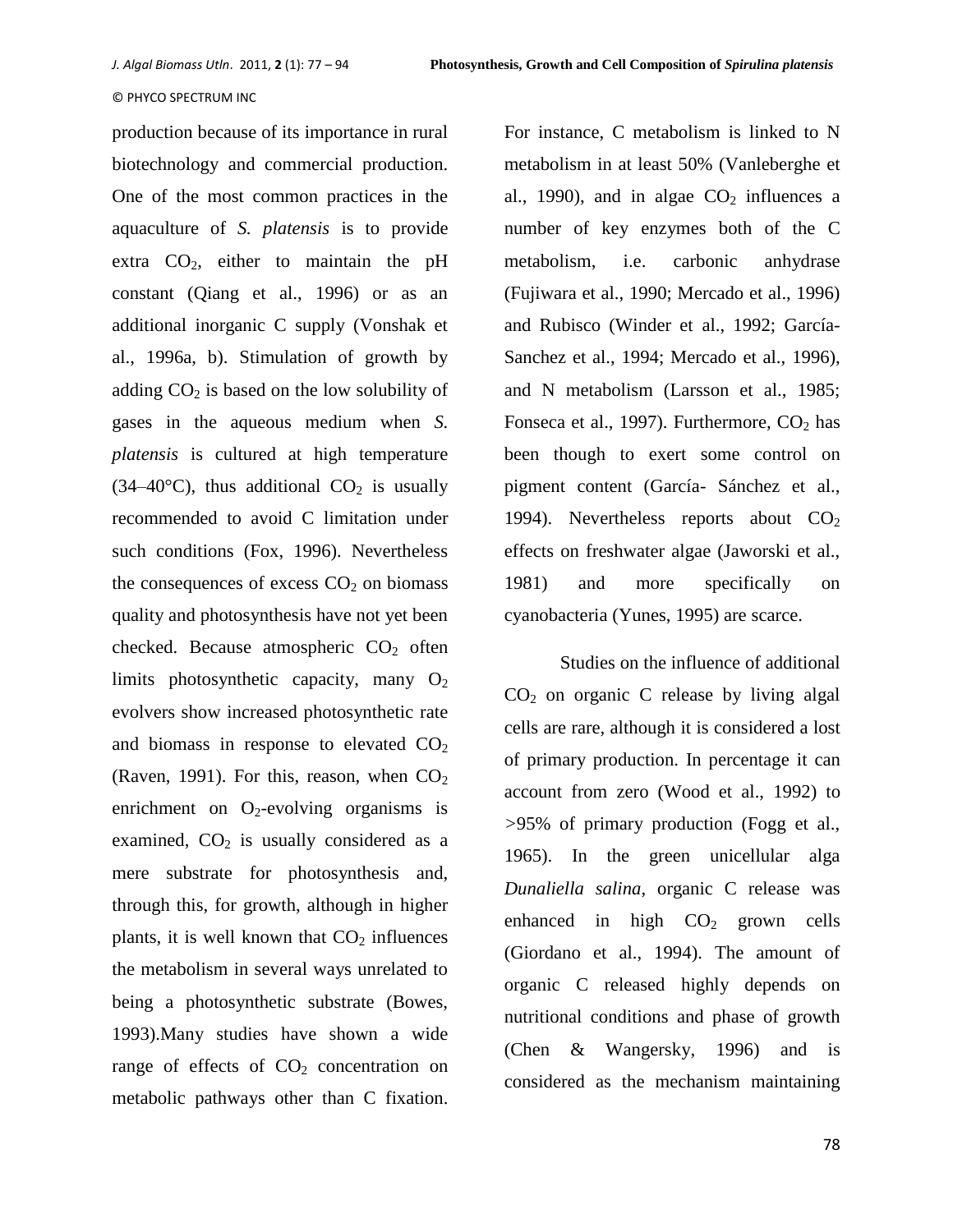the metabolic integrity in response to environmental conditions (Fogg, 1983; Ormerod, 1983). In *Spirulina platensis*, exo polysaccharides can account for about 10% of the primary production, even during optimal growth conditions (Cornet, 1992), but how a  $CO<sub>2</sub>$  surplus can affect C release remains still to be evaluated. In this study, the consequences of  $CO<sub>2</sub>$  enrichment on biomass yield, cell composition, photosynthesis and external medium composition, are examined on batch cultured *Spirulina platensis*, carbon losses by respiration and release of organic compounds to the medium are also considered. Cultures are tested under both N sufficiency and N limitation and the effects of  $CO<sub>2</sub>$  on N assimilation are studied as well. The role of photosynthesis as the main process mediating the effects of elevated CO<sup>2</sup> levels on growth is discussed.

# **Materials and Methods:**

# *Cyanobacterial Culture and Experimental Design:*

The Cyanobacterial culture was isolated from Lonar Crater Lake and identified as Spirulina platensis by 16S-rRNA sequencing. Temperature was maintained at  $25\pm0.5^{\circ}$ C and aeration at 1 L min<sup>-1</sup>. Cells

were grown in a strictly inorganic medium (Zarrouk, 1966) containing 29.4 or 1 mmol  $L^{-1}$  NaNO<sub>3</sub> for N sufficient (N+) and N limited (N-) cultures respectively.

Cells were grown under two differentCO2 levels in the bubbling aeration system, atmospheric  $CO<sub>2</sub>$  level  $(0.035\%),$ namely normal CO2) and  $1\%$  CO<sub>2</sub> (namely high  $CO<sub>2</sub>$ ). The usual conditions for maintenance (normal  $CO<sub>2</sub>$  and N sufficiency) were considered as the control treatment.

# *Growth:*

Culture density was estimated by measuring the optical density (OD) at 750 nm in a spectrophotometer (Beckman DU-7). A lineal regression between OD750 and dry weight was obtained:

gDWL <sup>-1</sup>= D 0.89 OD<sub>750</sub>-0:02 .(n = 10; p < 0:01)

Consequently  $OD_{750}$  has been used to estimate biomass in terms of dry weight.

All cultures started with an  $OD_{750}$  of about 0.14. The  $OD_{750}$  of the cultures was measured every 24 h until the stationary phase was reached. Maximum growth rate of cultures (r) was calculated by fitting the experimental data of culture density for the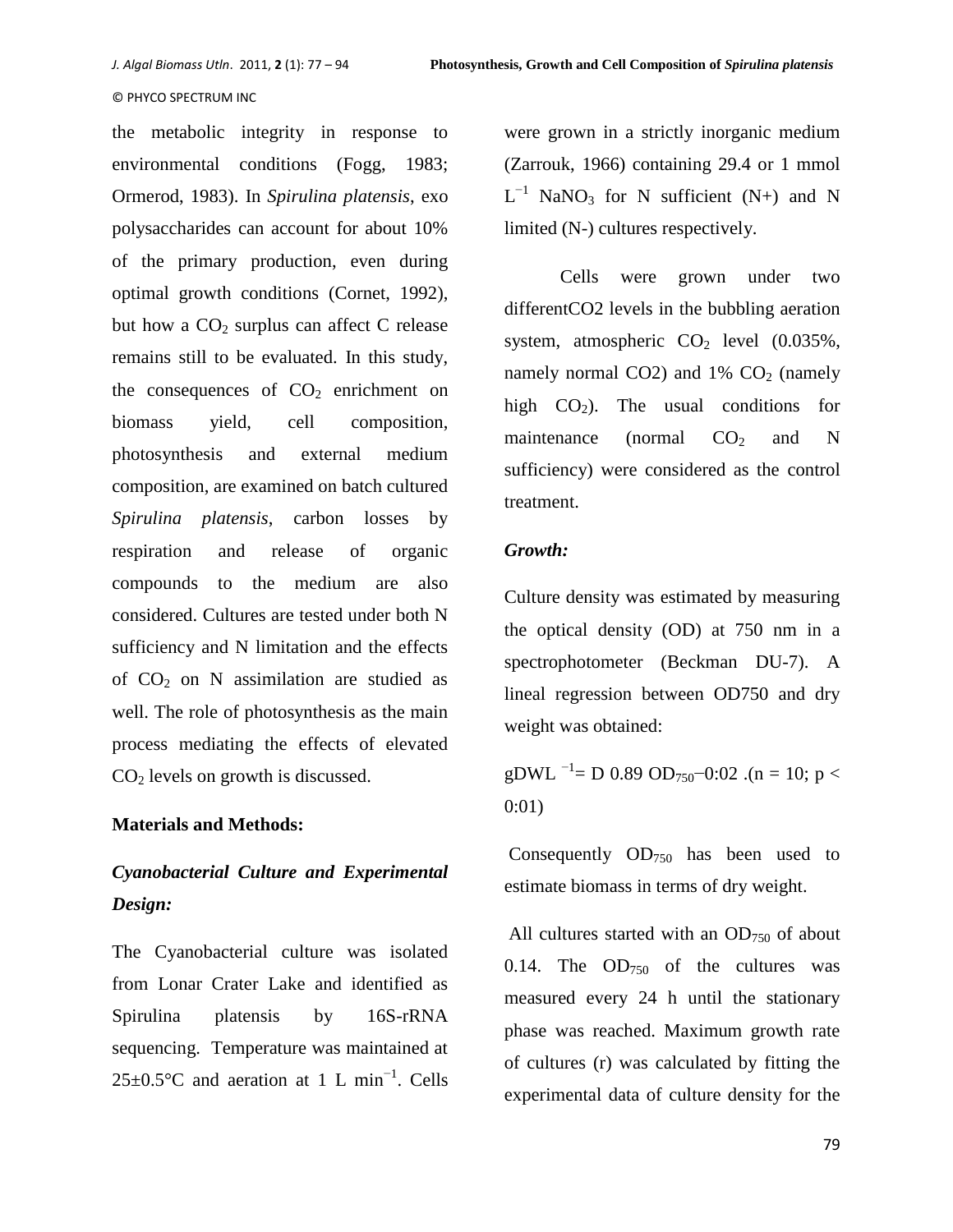first three days of culture to a exponential function:

## *r =* (*ln DWt − lnDW0*)/t

where  $DW_0$  is the initial dry weight. DWt is the dry weight for day t and t is the time between both measurements.

## *Cell Composition:*

All samples for biochemical analyses were taken at the fourth day of culture. Total internal C, N and the atomic ratio C/N were measured by means of a C: H: N elemental analyser (Perkin-Elmer 2400 CHN). For the extraction of soluble carbohydrates, soluble proteins and phycocyanin, three samples from each culture were centrifuged (5000 rpm 15 min) and resuspended in extraction buffer (0.1 M phosphate, 4 mM EDTA and 2 mM PMSF; pH  $6.5, 4$  C). Then samples of 1 mL were disrupted by sonication (3\_30 sec., Vibra- Cell*TM*). After sonication samples were centrifuged (15000 rpm, 15 min) and soluble carbohydrates, soluble proteins and phycocyanin were estimated from the supernatant. Soluble carbohydrates were measured as glucose equivalents according to Kochert (1978). Soluble protein concentration was obtained according to Bradford (1976), and phycocyanin content estimated using the equation of Beer &

Esherl (1985). For chlorophyll *a* and total carotenoids, culture samples were filtered through Whatmann GF/F and the filter submersed in N,N-dimethyl formamide for 24 h; Chl *a* and total carotenoids concentrations were determined spectrophotometrically according to Wellburn (1994).

## *Photosynthesis:*

Photosynthesis rate was estimated by means of the oxygen evolution method using a Clark-type oxygen electrode (Yellow Spring, 5331) in 9 mL custom-made Plexiglas chambers at 25° C. The photosynthetic parameters were obtained according to Edwards & Walker (1983). Additionally, optimal quantum yield (F*v*/F*m*) was measured by means of a pulse amplitude modulated fluorometer (PAM-2000), being F*v* the maximal variable fluorescence of a dark adapted sample, and F*m* the fluoresence intensity with all PSII reaction centres closed (Büchel & Wilhelm, 1993).

## **Determination of NO3, NO<sup>2</sup> and DOC:**

Samples for the determination of nitrate, nitrite and dissolved organic carbon (DOC) in the external medium were taken every 24 h by filtration (Whatman GF/F) and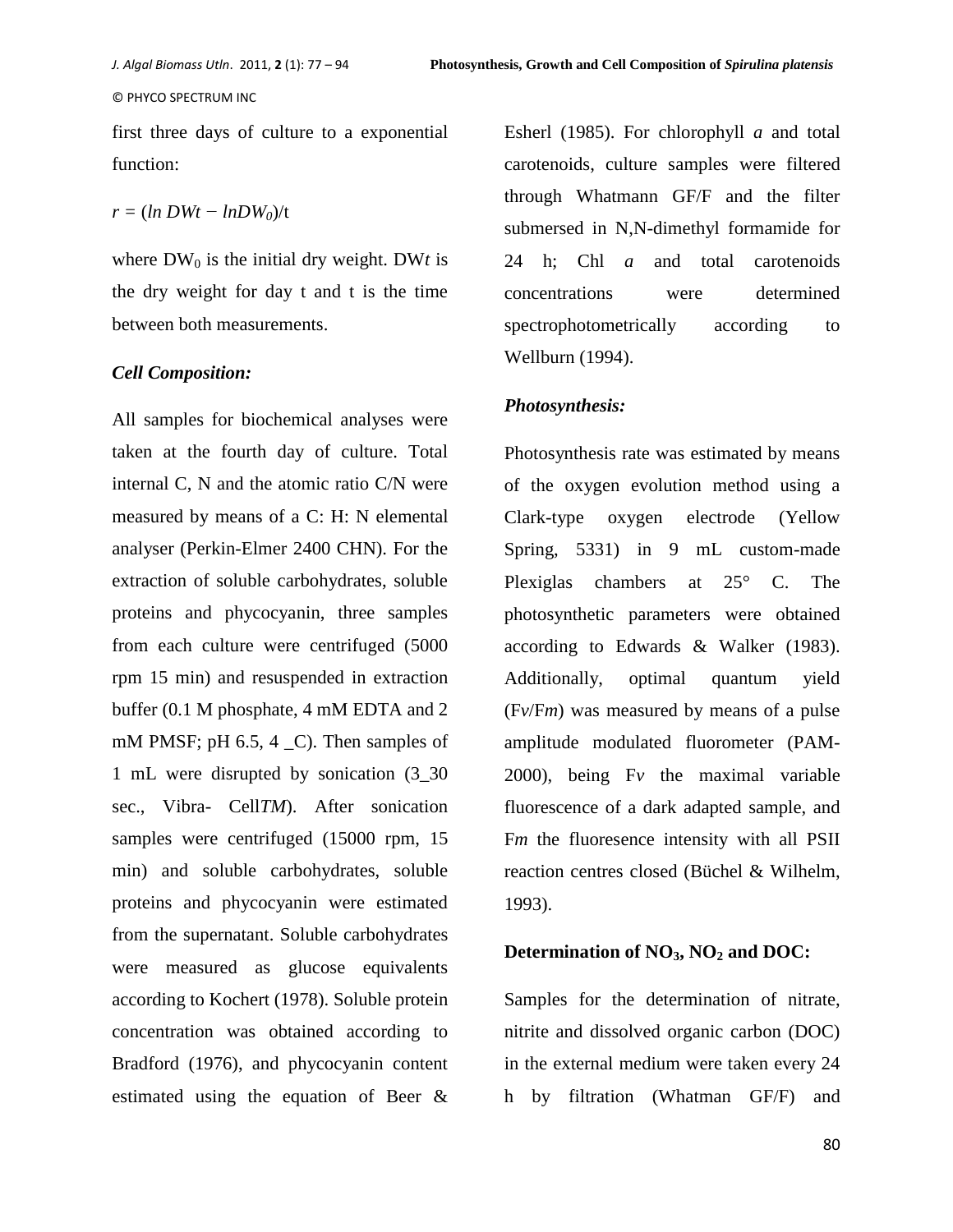analysed in an automated system (Bran & Luebbe Traacs 800). Nitrate and nitrite estimations were based on Wood et al. (1967) and Snell & Snell (1949), respectively, and DOC was estimated by means of the persulfate oxidation method using UV radiation,  $CO<sub>2</sub>$  dialysis and colorimetric determination (Koprivnjak et al., 1995). Since the initial nitrate concentration in N-sufficient cultures was too high  $(29.4 \text{ mmol L}^{-1})$  to detect the decrease by cell nutrition in short periods, nitrate consumption was only estimated in N-limited cultures (initial concentration of 1 mmol  $L^{-1}$ ).

## *Statistics:*

Data presented are the mean of three independent experiments, each consisting of two cultures running in parallel for each treatment. Treatments were compared by one factor analyses of variance followed by a multi range test using Fisher's protected least significant differences (LSD). The confidence level was set at 5%.

## **Results:**

*Growth*



*Figure 1.* Biomass density of batch cultured *S. platensis* at  $\bullet$  1% CO2 and NO<sub>3</sub> saturation,  $\left( \bullet \right)$  0.035% CO<sub>2</sub> and NO<sub>3</sub> saturation,  $\Box$  1% CO<sub>2</sub> and  $NO_3$  limitation and ( $\circ$ ) 0.035% CO2 and NO− 3 limitation. Standard deviation as a bar when greater than symbol size.

Results of biomass content in the cultures under the different  $CO<sub>2</sub>$  and N

conditions are shown in Figure 1. Maximum growth rate calculated for the first three days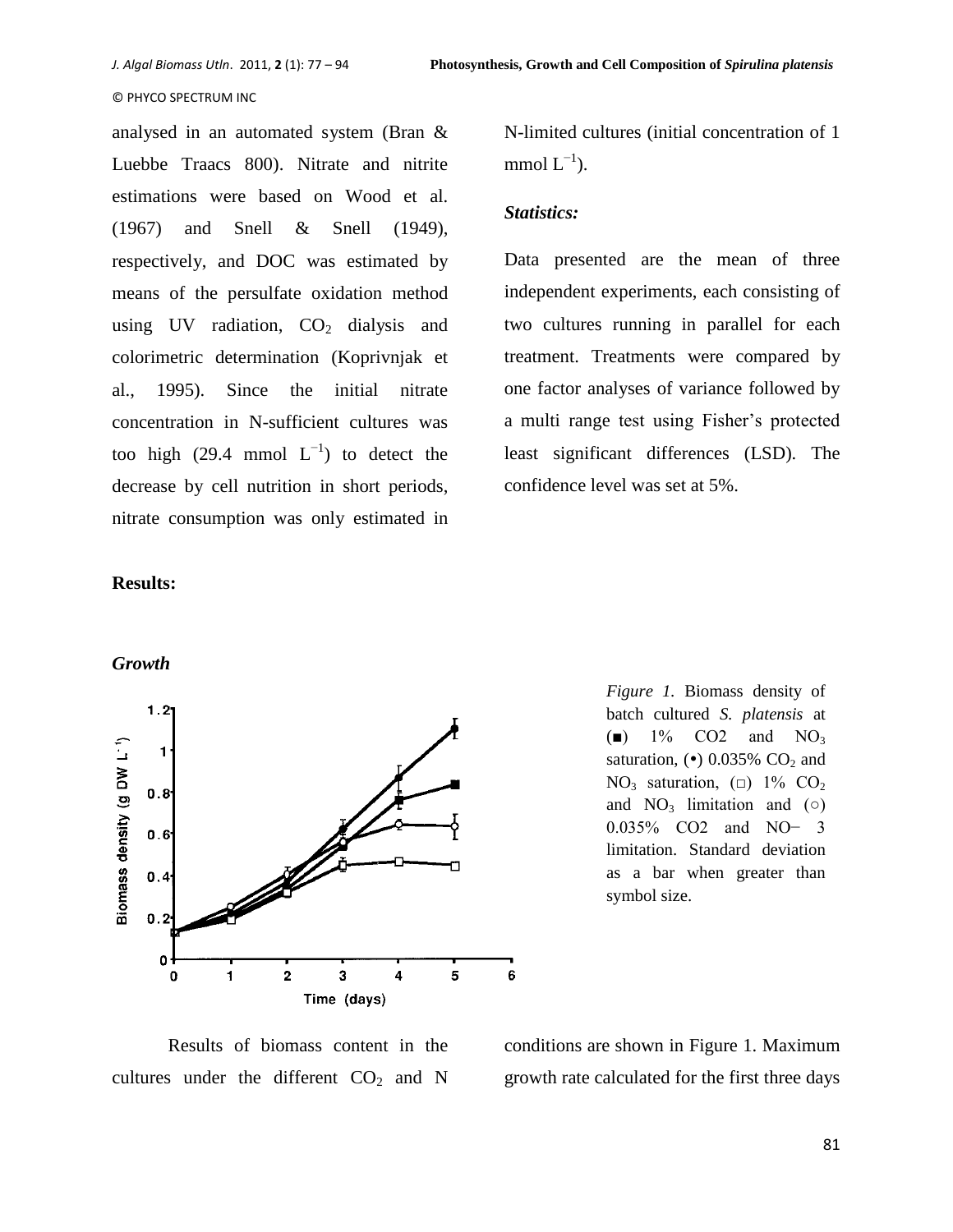of exponential growth of the cultures was not significantly different among the treatments, reaching values of  $0.45-0.50 \text{ d}^{-1}$ . Nevertheless, great differences in biomass yield of the cultures were obtained. Under normal  $CO<sub>2</sub>$  and N sufficiency the biomass yield was the highest, while cultures under high  $CO<sub>2</sub>$  and N limitation showed the lowest yield. For high  $CO<sub>2</sub>$  grown cultures, the low values for biomass yield without

variation in maximum growth rate during the exponential phase resulted in that the stationary phase was reached earlier than in normal  $CO<sub>2</sub>$ -grown cultures. A significant increase in cell carbon content was detected only under nitrogen deficiency at normal CO<sub>2</sub> (697 mg g<sup>-1</sup> DW), while values were quite constant for the rest of the treatments  $(513–583 \text{ mg g}^{-1} \text{DW})$  (Table 1).

*Table 1.* Cell composition of S. platensis grown at high  $(1%)$  and normal  $(0.035%)$  concentration of CO<sub>2</sub>, both under N saturation (N+, 29.4 mM NO− 3) and N limitation (N-, 1 mM NO<sub>3</sub><sup>-</sup>). Standard deviation in brackets.

|                                              | Normal $CO2$   |                | High $CO2$     |                |
|----------------------------------------------|----------------|----------------|----------------|----------------|
|                                              | $N+$           | $N-$           | $N+$           | $N-$           |
| Total internal C (mg $g^{-1}$ DW)            | 574 $(83)^{a}$ | 697 $(44)^{b}$ | 513 $(57)^a$   | 583 $(48)^a$   |
| Total internal N (mg $g^{-1}DW$ )            | 131 $(21)^a$   | 45 $(2)^b$     | 108 $(12)^c$   | 42 $(8)^{b}$   |
| C:N (atomic ratio)                           | 5.1 $(0.1)^a$  | 18.1 $(0.4)^b$ | 5.5 $(0.0)^a$  | 16.6 $(3.1)^b$ |
| Soluble proteins (mg $g^{-1}$ DW)            | 285 $(9)^a$    | 83 $(9)^b$     | 197 $(26)^c$   | 70 $(9)^b$     |
| Soluble carbohydrates (mg eq. Glc $g^{-1}$ ) | 136 $(13)^a$   | 881 $(114)^b$  | $210(18)^c$    | 614 $(53)^d$   |
| DW)                                          |                |                |                |                |
| Chlorophyll $a$ (mg $g^{-1}$ DW)             | 21.5 $(1.3)^a$ | 5.3 $(0.9)^b$  | 15.3 $(0.4)^c$ | 3.5 $(0.9)^d$  |
| Total carotenoids (mg $g^{-1}$ DW)           | 20.2 $(3.1)^a$ | 24.1 $(3.5)^a$ | 10.5 $(0.9)^b$ | 7.9 $(1.3)^b$  |
| Phycocyanin (PC) (mg $g^{-1}$ DW)            | 41.6 $(1.8)^a$ | 1.1 $(0.4)^b$  | 27.8 $(4.9)^c$ | $0.6(0.1)^b$   |
|                                              |                |                |                |                |

Different superscript for significant differences at 5% confidence level.

Total internal N was decreased by  $CO<sub>2</sub>$  enrichment under N sufficiency, but the highest differences were caused by N limitation. The C: N atomic ratio was not affected by  $CO<sub>2</sub>$ . It was low  $(5.5-5.1)$  in high nitrogen, increasing to 16.6–18.1 in low nitrogen (Table 1).

Similar results were obtained for soluble protein and phycocyanin, i.e.  $CO<sub>2</sub>$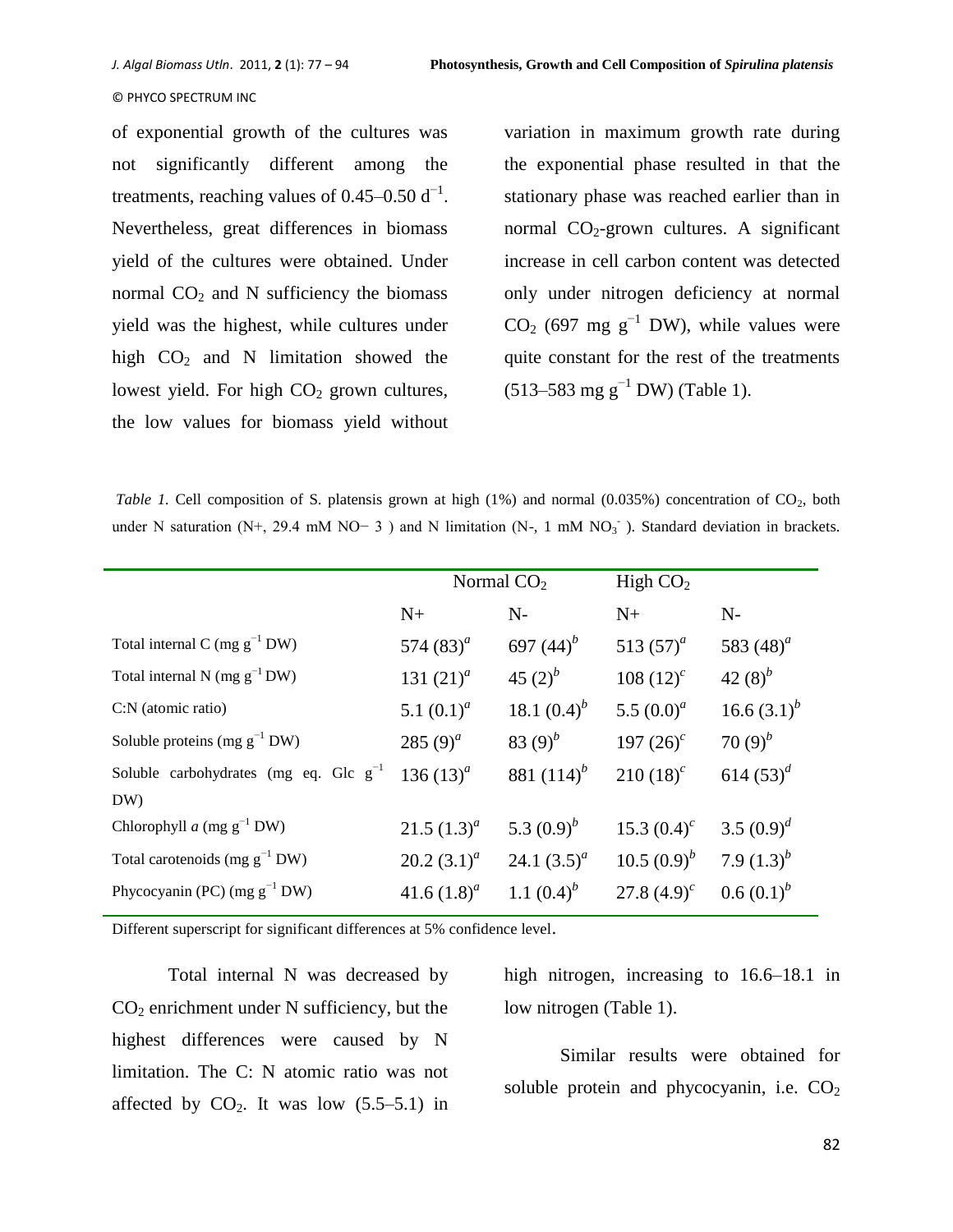normal  $CO<sub>2</sub>$ , where values were six fold

#### © PHYCO SPECTRUM INC

caused a significant decrease, although highest differences were promoted by N limitation (Table 1). Phycocyanin accounted for about 14% of the soluble proteins in *S. platensis* under N sufficiency, independently of the  $CO<sub>2</sub>$  concentration, while it only represented 0.8–1.4% under N limitation, indicating a rapid mobilisation of phycocyanin when nitrogen became deficient.

Soluble carbohydrate content was very sensitive to culture conditions and its variation was greater than that found for total internal C.  $CO<sub>2</sub>$  enrichment promoted carbohydrate synthesis under N sufficiency but not under N limitation where values were 30% lower than under normal  $CO<sub>2</sub>$ . N limitation greatly enhanced soluble carbohydrate synthesis, mainly under *Respiration and photosynthesis rates:*

higher than in N sufficiency. Chlorophyll *a*  was clearly diminished by 20–25% at high  $CO<sub>2</sub>$ ; in this case, the influence of  $CO<sub>2</sub>$  was very similar under N sufficiency and N limitation. As expected, nitrogen limitation strongly decreased the chlorophyll *a* content as well, leading to values up to 75% lower than in N-replete cells. Nitrogen effect was similar under both  $CO<sub>2</sub>$  conditions. Maximum value was 21 mg  $g^{-1}$  DW, found under control conditions, while N limited cultures at high  $CO<sub>2</sub>$  showed chlorophyll *a* values as low as 3.5 mg g−1 DW. High  $CO<sub>2</sub>$ also induced a significant decrease of total caretenoids concentration to less than 50% of values under normal  $CO<sub>2</sub>$ . In the other hand, total caretenoids were not affected by N limitation (Table 1).

*Table 2.* Dark respiration rates, photosynthetic parameters from Edwards-Walker fitting of the P–I curves, and optimal quantum yield for PSII charge separation (F*v*/F*m*) of *S. plantesis*. Different superscript for significant differences at 5% confidence level.

|                   | Normal $CO2$   |                 | High $CO2$     |                    |
|-------------------|----------------|-----------------|----------------|--------------------|
|                   | $N_{\pm}$      | $N-$            | $N+$           | $N-$               |
| Respiration $1$   | $31(8)^{a}$    | $46(17)^{a}$    | $33(3)^{a}$    | $116(19)^{b}$      |
| Pmax <sup>1</sup> | $312(53)^{a}$  | $209(43)^{b}$   | $13(2)^{a}$    | 139 $(47)^{b}$     |
| Ic <sup>2</sup>   | $11(1)^{a}$    | $43(16)^{b}$    | $13(2)^{a}$    | $297(109)^{\circ}$ |
| $I_{0.5}{}^{2}$   | $146(42)^{ab}$ | $273(111)^{bc}$ | $192(28)^{a}$  | $363(132)^{\circ}$ |
| $\alpha^3$        | $2.1(0.3)^a$   | $1.2(0.3)^{b}$  | $1.9(0.2)^a$   | $1.1(0.4)^{b}$     |
| $Fv$ /Fm          | $0.48(0.02)^a$ | $0.21(0.3)^{b}$ | $0.59(0.01)^c$ | $0.19(0.03)^{b}$   |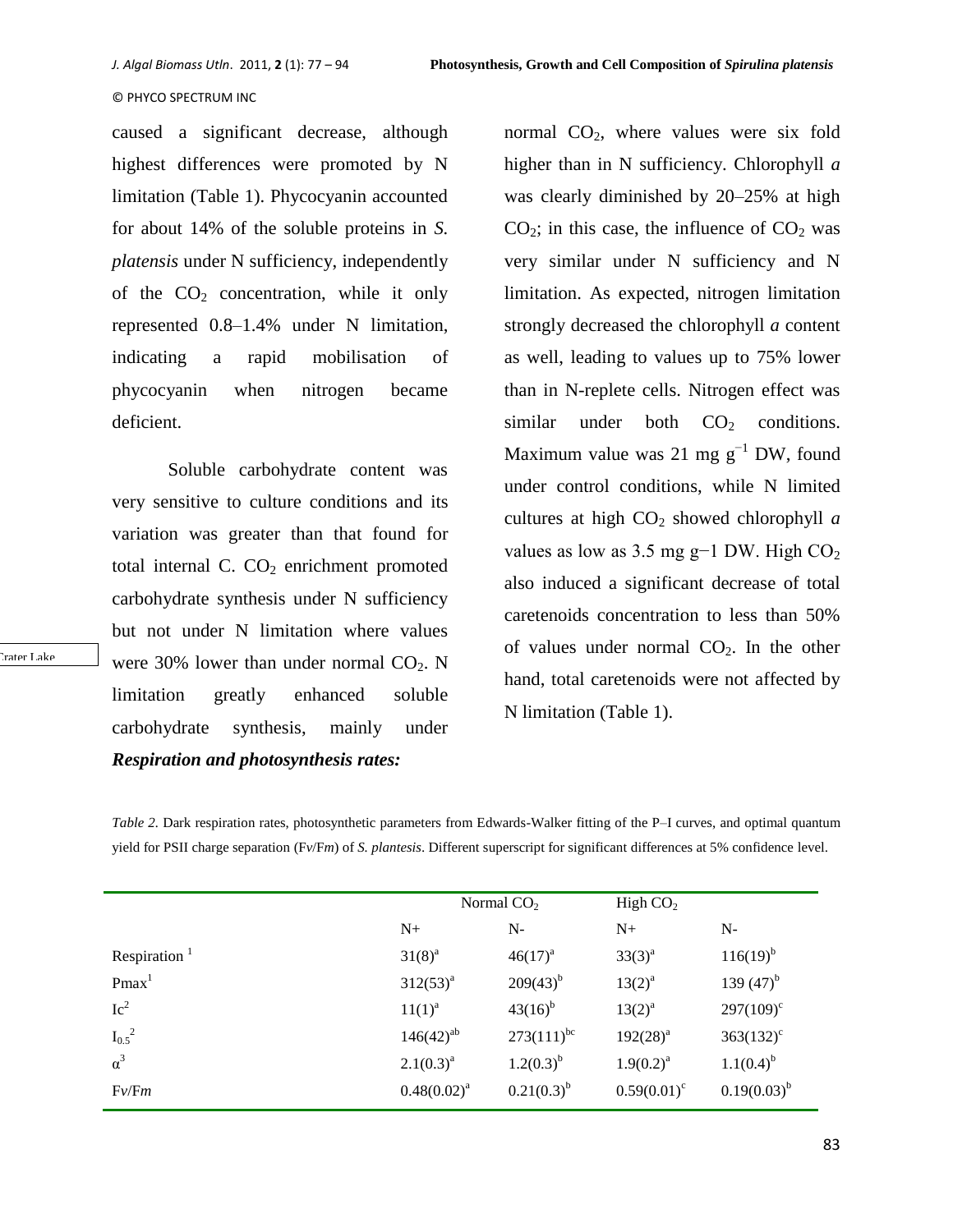Dark respiration rates in *S. platensis*  ranged from 31 to 46 µmol  $O_2$  mg<sup>-1</sup> chl *a*  $h^{-1}$ , except for N-limited cultures at high  $CO<sub>2</sub>$ , where respiration increased drastically to 116  $\mu$ mol O<sub>2</sub> mg<sup>-1</sup> chl *a* h<sup>-1</sup> (Table 2). The response curve of net photosynthesis measured as  $O_2$  evolution *versus* irradiance (P-I curves) were affected by  $CO<sub>2</sub>$  and N supply (Figure 2). The photosynthetic parameters obtained from Edwards-Walker's fitting are shown in Table 2. The effect of  $CO<sub>2</sub>$  enrichment on *Pmax* was dependent on N status. Increasing  $CO<sub>2</sub>$ enhanced P*max* in N-sufficient cultures reaching the highest value of 418  $\mu$ mol O<sub>2</sub>  $mg^{-1}$  chl *a* h<sup>-1</sup>. The light compensation point for oxygen evolution (I*c*) mainly reflected differences in respiration rate (Table 2). N limitation induced a significant increase in Ic, especially in high  $CO<sub>2</sub>$  grown cultures, reaching values of 300 µmol  $m^{-2}$  s<sup>-1</sup>. The

initial slope of the P–I curves  $(\alpha)$ , namely the photosynthetic efficiency, was not affected by  $CO<sub>2</sub>$  enrichment in spite of the enhancement in optimal quantum yield for PSII (F*v*/F*m*, Table 2). The highest values of *α* were found in N saturation, reaching values around 2 µmol O<sup>2</sup> mg−1 Chl *a* [*\_*mol photons  $m^{-2}$  s<sup>-1</sup>] h<sup>-1</sup>, but decreased to 50% under N limitation. This drastic decrease of the efficiency of the photosynthesis at low irradiance under N limitation also affected I*c*.

Irradiance for half-saturation of photosynthesis (I0.5, Table 2) combines both α and P*max*; photosynthesis was halfsaturated at 146 and 192 µmol photon  $m^{-2}$  $s^{-1}$  at normal and high CO<sub>2</sub>, respectively, when nitrogen was supplied in excess, increasing to 273 and 363 µmol photons  $m^{-2}$  $s^{-1}$  at normal and high CO<sub>2</sub>, respectively, under nitrogen limitation.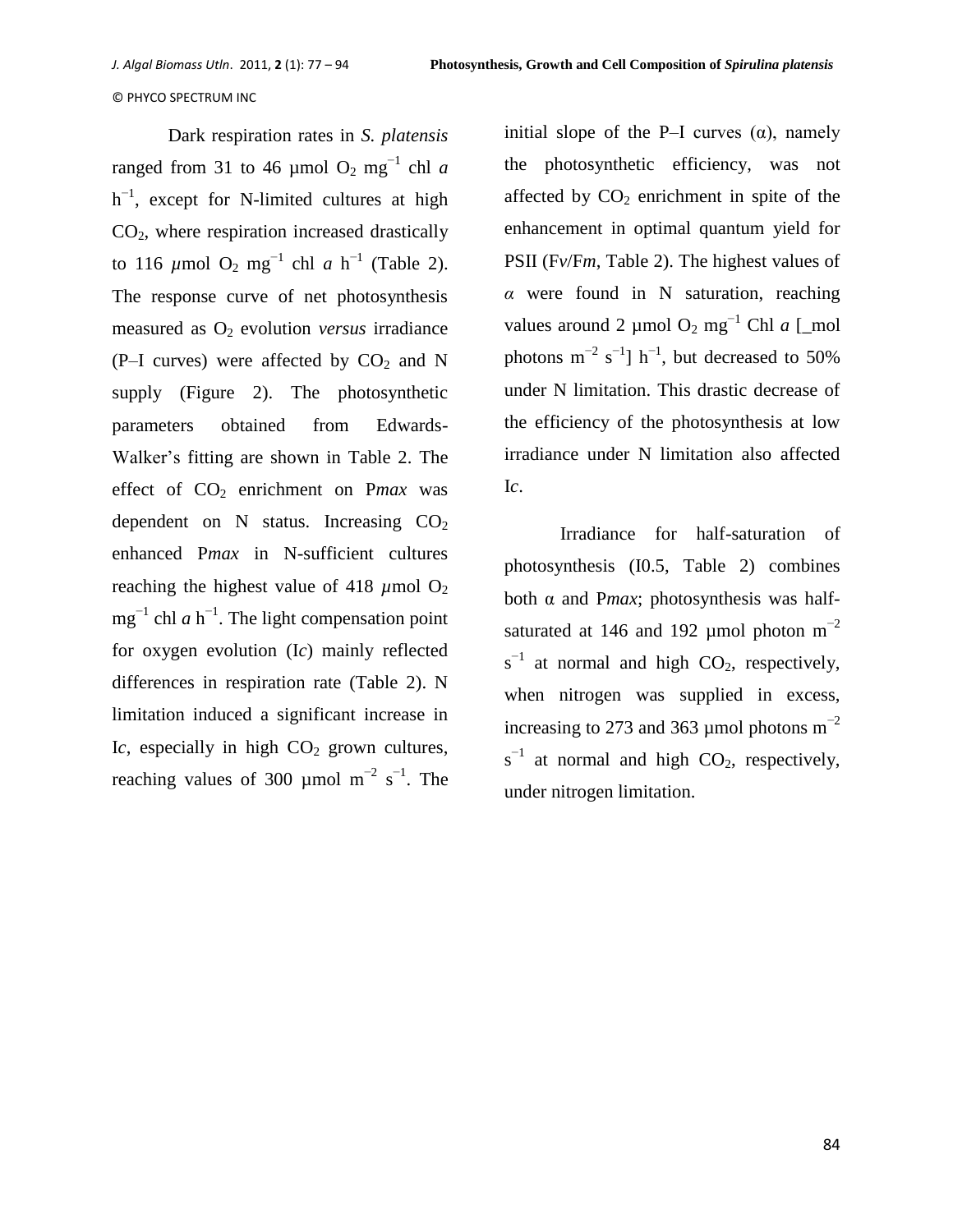

*Figure 2.* 

Net photosynthetic O2 evolution rates (NP) *versus* irradiance in *S. platensis*. Symbols as in Figure 1.

## *Organic C release:*

In addition to respiration, C fixed by photosynthesis can be lost by release of organic compounds. The amount of dissolved organic carbon present in the external medium was daily monitored. This C supposes a loss in primary production efficiency of *S. platensis*. Rates of primary production lost by release of organic C to the medium were dependent on the phase of growth (Figure 3). During the first 24 h, the percentage of primary production lost accounted for 30–50%, regardless of the experimental conditions. The percentage was the lowest during the exponential phase of growth, with values below 5%for all treatments. Great differences between treatments appeared during the stationary phase of growth, in which low  $CO<sub>2</sub>$  grown cells released less than 5% while high  $CO<sub>2</sub>$ caused a strong reduction in primary production efficiency, being lost more than 30% under N sufficiency and more than 60% under N limitation.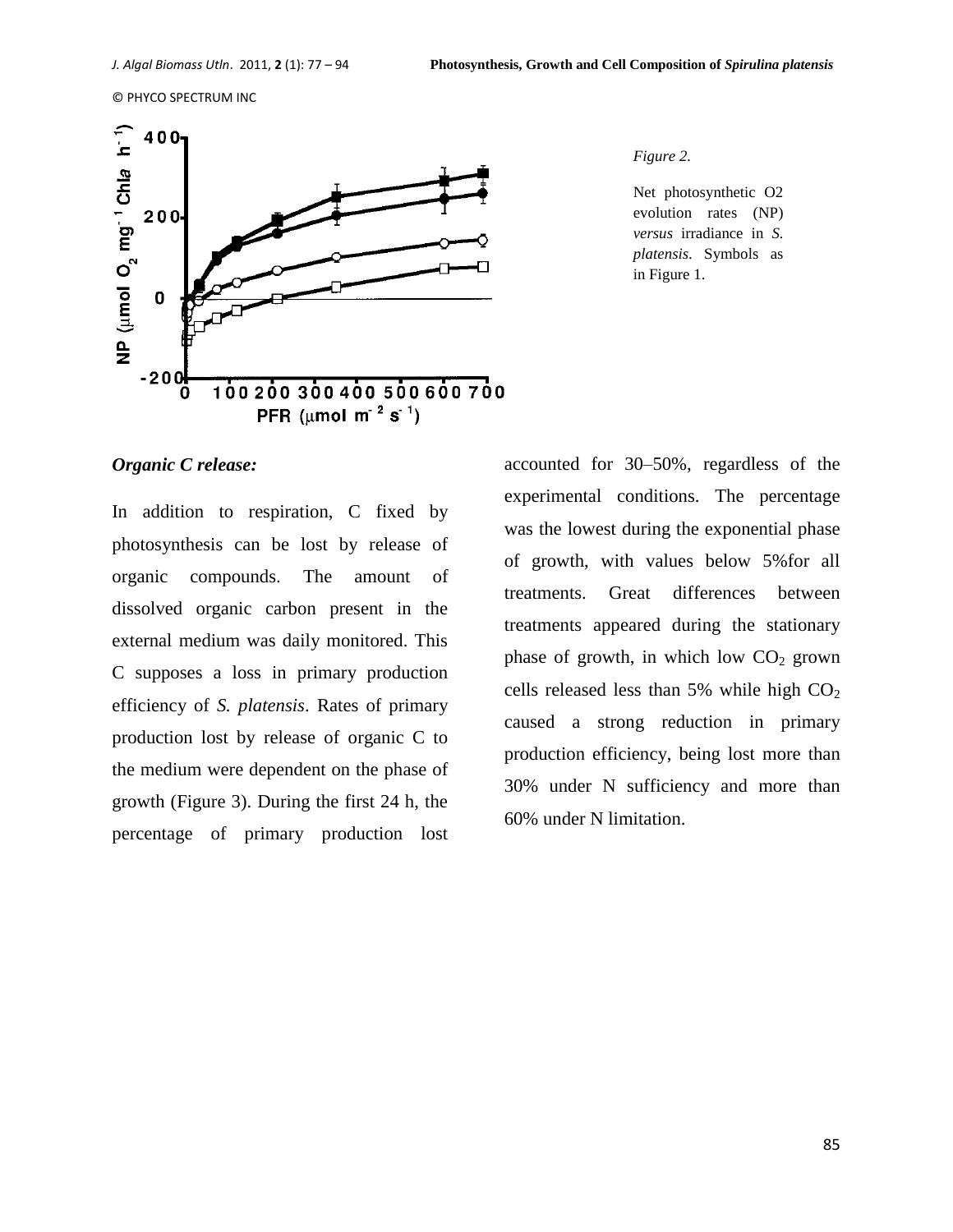

*Figure 3.* 

Percentage of primary production lost by organic carbon release for lag  $(days \t0-1)$ , logarithmic (days 1–3) and stationary (days 3–5) phase of growth. Different letters for significant differences at 5% confidence level.

#### *NO<sup>3</sup> assimilation:*

Nitrate consumption was daily monitored in high and normal  $CO<sub>2</sub>$  cultures under N limitation. External nitrate dropped down from 1 mM to values of about 0.1 mM in two days, the rate of nitrate uptake being similar in both high and normal  $CO<sub>2</sub>$  (Figure

4a). Cultures of *S. platensis* released NO<sub>2</sub><sup>-</sup> to the medium (Figure 4b). Nitrogen limited cultures released  $NO<sub>2</sub>$  to levels around 5–10  $\mu$ M NO<sub>2</sub> in the medium, that decreased to non-detectable levels after two days. High nitrogen cultures released higher amounts of  $NO<sub>2</sub><sup>-</sup>$ , that accumulated to concentrations of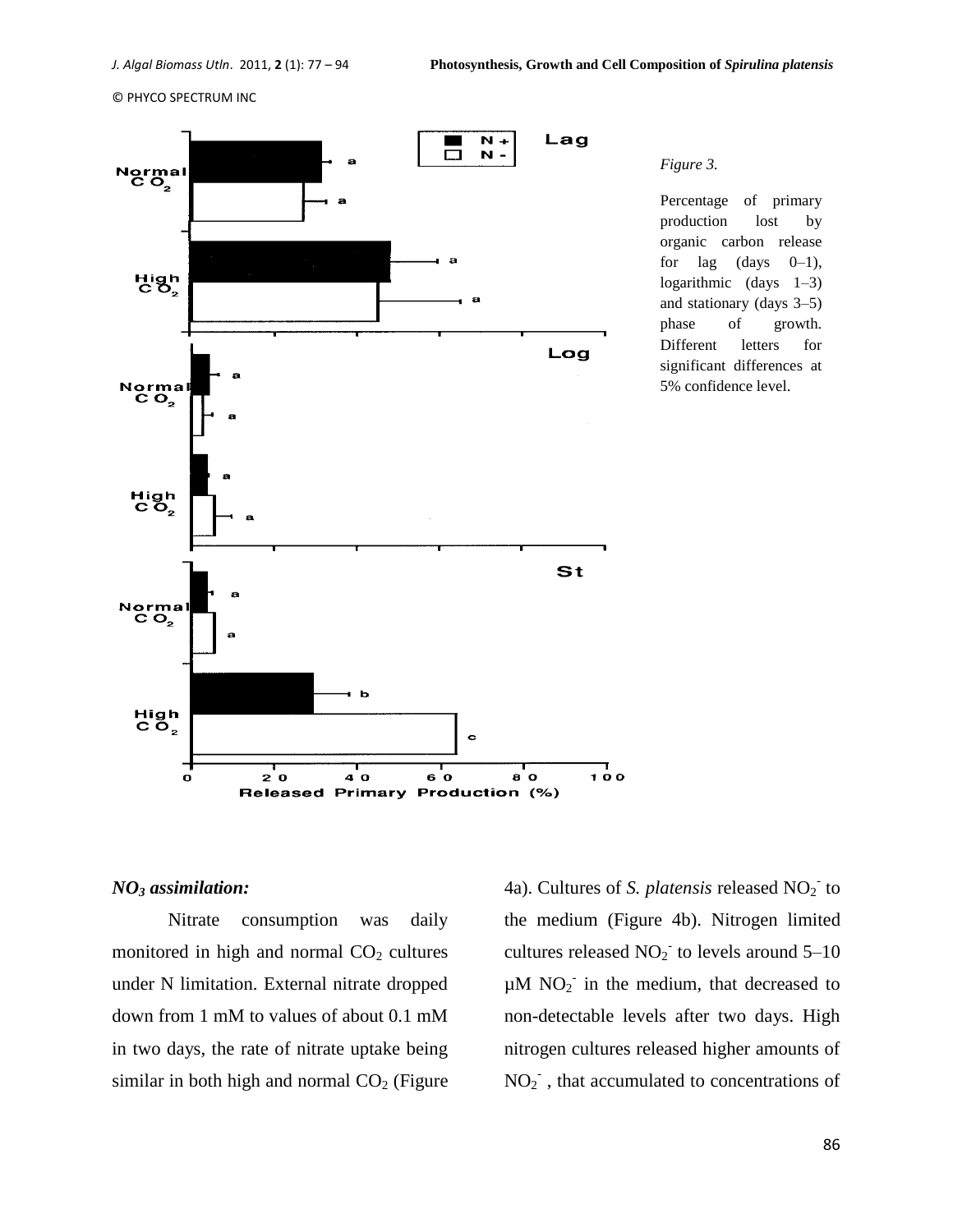about 20  $\mu$ M in high CO<sub>2</sub> cultures after 5 d and to values >100  $\mu$ M NO<sub>2</sub><sup>-</sup> in normal CO<sub>2</sub>



cultures.

#### *Figure 4.*

(a) Nitrate and (b) nitrite in the growth medium of batch cultured *S. platensis*. Symbols as in Figure 1.

# **Discussion:**

## *Light Harvesting:*

Values obtained for respiration rate, light compensation point, α and I0*:*5 under standard growth conditions (normal  $CO<sub>2</sub>$  and N saturation) are on the same range of those obtained by Torzillo & Vonshak (1994), Vonshak et al. (1996a, b) and Vonshak

(1997), whose cultures of *S. platensis* were enriched with 1% CO<sub>2</sub>. Nevertheless, Pmax was about half of the values reported by those authors for *Spirulina platensis*. This strain of *S. platensis*, i.e. Compère 1968– 3786, has been tested in outdoor cultures in raceway ponds, together with other two *S. platensis* strains (e.g. Laporte M132-1 and Laporte 1963–8579). It was found that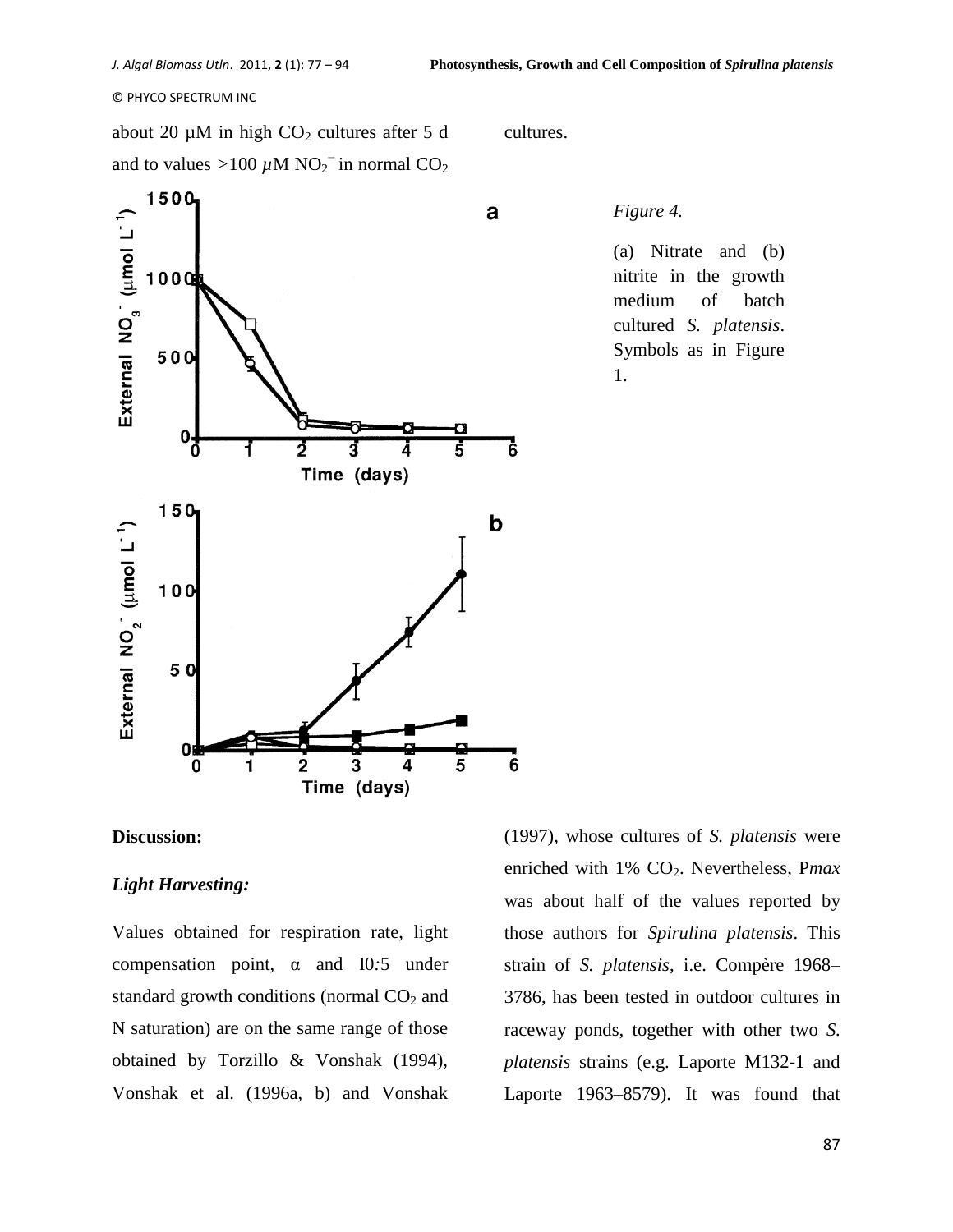biomass yield of strain Compère 1968–3786 was about half of the other two strains tested (Jiménez et al., unpublished data), indicating that low P*max* is characteristic for this strain.

Decrease of pigment content and photosynthesis are a typical response in N limited algae (Turpin, 1991), but in addition, phycocyanin, chlorophyll *a* and total carotenoids were also reduced by  $CO<sub>2</sub>$  in *S*.  $platensis$ . Nevertheless, in high  $CO<sub>2</sub>$  grown cells, P*max* was not decreased but increased (under N sufficiency) or remain unchanged (under N limitation), and  $\alpha$  was constant as well (Figure 2, Table 2).We propose that in *S. platensis*  $CO<sub>2</sub>$  could act promoting degradation of pigments synthesized in excess that are not necessary for light harvesting. The increase observed in F*v*/F*m*  under high  $CO<sub>2</sub>$  would provide evidence in that sense (Table 2). García-Sanchez et al. (1994) previously proposed a control role for  $CO<sub>2</sub>$  on pigment composition of the red alga *Gracilaria tenuistipitata*.

# *C assimilation*

Nitrogen limitation caused photoassimilated C to be redirected towards the synthesis of carbohydrates instead of proteins and chlorophyll. This response has been widely observed in many algal species (Turpin, 1991). As a consequence, cell C and N content was unbalanced as it is reflected by the high C:N values obtained. Protein and chlorophyll decrease and carbohydrate increase by  $CO<sub>2</sub>$  enrichment has been previously observed in a number of species (Loehle, 1995); in *S. platensis* these changes did not influence the C:N ratio, being in agreement with those reported by Fox (1996) for this species. The capability to store soluble carbohydrates intracellularly seemed to be saturated under high  $CO<sub>2</sub>$  and the excess of photoassimilated C could be released to the growth medium, which is evidenced by the increase in the percentage of primary production released at the end of the exponential phase of growth (Figure 3). This was especially relevant under N limitation, where additional  $CO<sub>2</sub>$  caused a loss of 60% of the primary production, released to the medium as organic carbon, while internal stored carbohydrates were lower than in normal  $CO<sub>2</sub>$ -grown cells. Organic carbon release is considered a mechanism to maintain metabolic integrity in response to environmental conditions (Wood et al., 1992). In S. platensis it could then be considered as an efficient mechanism in response to ambient  $CO<sub>2</sub>$ increase, able to maintain the balance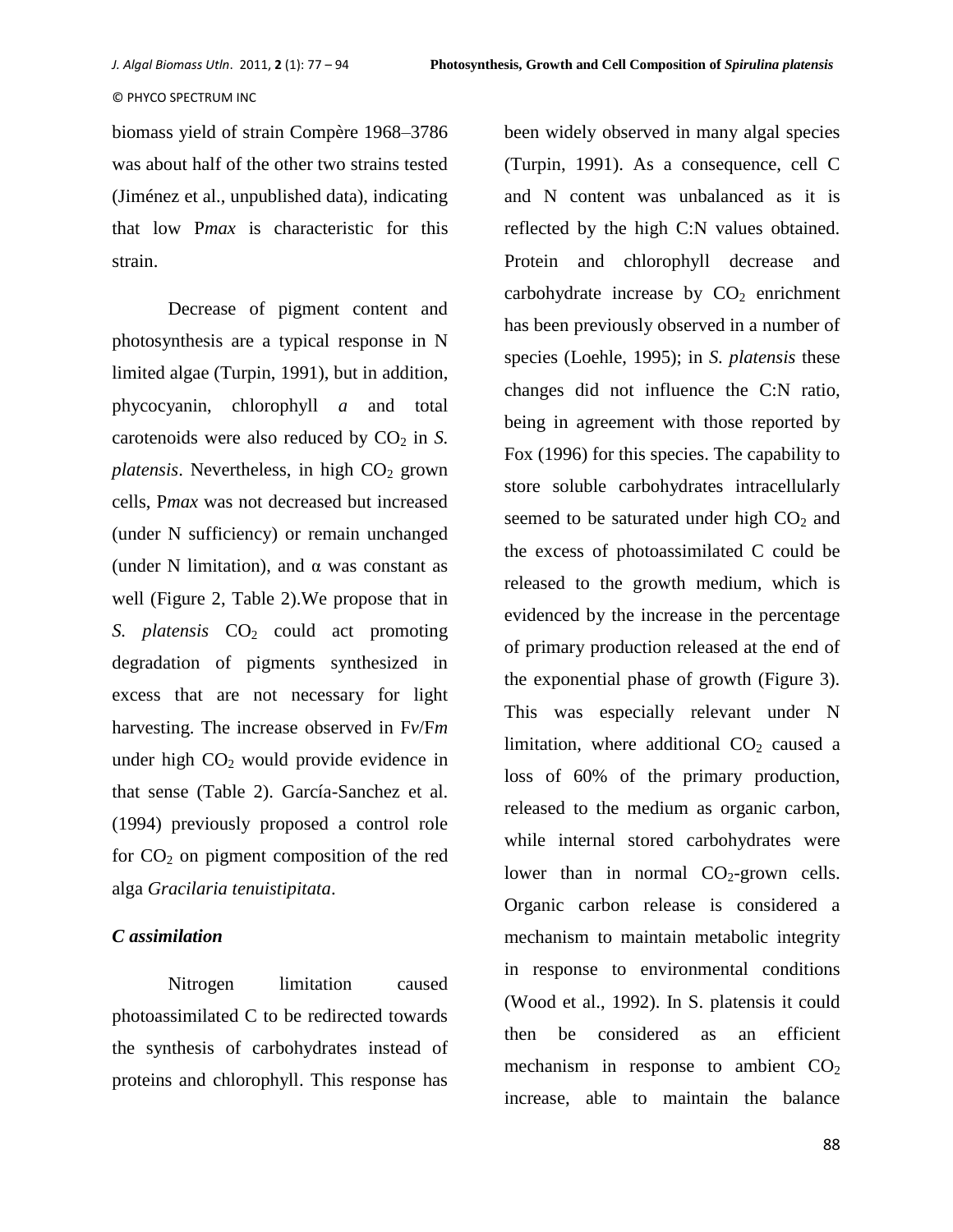between carbon and nitrogen at high  $CO<sub>2</sub>$ levels. The increase in organic C release to the external medium as a consequence of  $CO<sub>2</sub>$  enrichment has been previously reported in the green unicellular alga *Dunaliella salina* by Giordano et al. (1994). Although external organic carbon has been considered as a quality problem in outdoors cultures of *S. platensis*, few studies have tested the factors influencing this loss of photosynthetic carbon. Cornet (1992) reported that S. platensis released around 10% of produced polysaccharides even under optimal growth conditions which are in agreement with the low values of C release obtained in this work during the exponential phase of growth (Figure 3).

# *Nitrogen assimilation and Growth:*

 $CO<sub>2</sub>$  enrichment slightly affected the total internal nitrogen content, while it was drastically affected by N limitation. Phycobiliproteins have been proposed as the main N pool that is mobilised under N demand in red algae (Vergara & Niell, 1993) and cyanobacteria (Allen & Smith, 1969; Wyman et al., 1985). The ratio phycocyanin/soluble proteins did not vary either at normal or high  $CO<sub>2</sub>$  levels, PC accounting for about 14% of the total soluble proteins at N sufficiency, decreasing drastically under nitrogen limitation, indicating that PC is mobilised in case of N demand, being N metabolites redirected towards the synthesis of non-pigmented proteins rather than pigmented ones, as reported by Vergara & Niell (1993) for the red macroalga *Corallina elongata*. On the other hand, the pool of cell nitrogen that forms part of soluble proteins did not vary significantly among the treatments, and it accounted for about 30% of total cell nitrogen, thus indicating that in *S. platensis*  PC hardly could act as a major N-storage, thus, the structural proteins accompanying pigments in the membrane complexes should be the main responsible of internal N decrease as proposed by Markager & Sand-Jensen (1994).

It is commonly reported that the enhancement of growth in response to  $CO<sub>2</sub>$ enrichment occurs only when nitrogen assimilation is also increased. In higher plants, where the effects of  $CO<sub>2</sub>$  enrichment have been extensively studied, the stimulation of growth by  $CO<sub>2</sub>$  enrichment is usually a transitory effect caused by enhanced photosynthesis, leading just to an increase in soluble carbohydrates, being proposed that the lack of enhancement of the specific growth rate in the long-term is a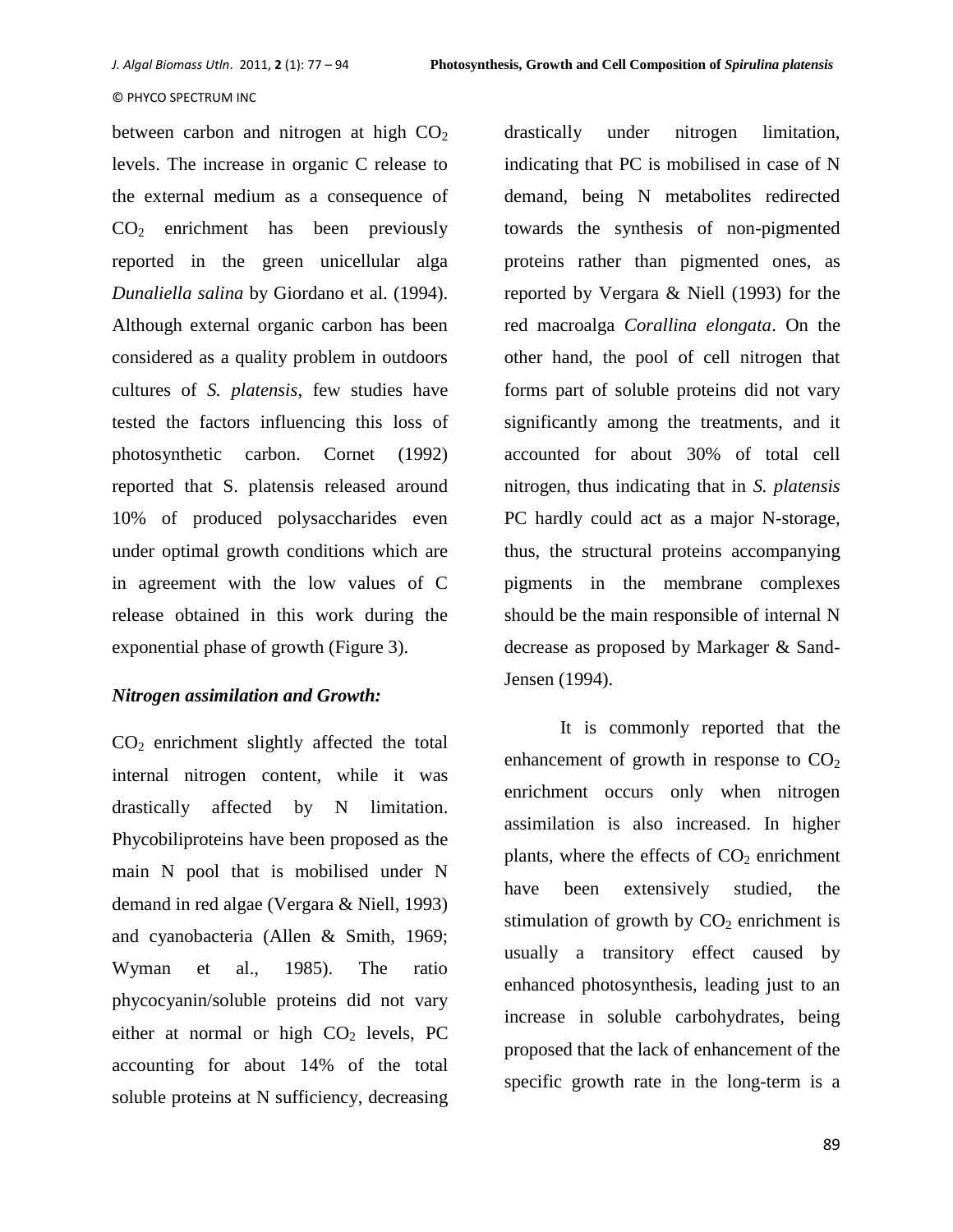consequence of an absence of parallel stimulation of the nitrogen assimilation (Loehle, 1995). Gordillo et al. (unpublished data) have found a stimulation of growth by CO<sup>2</sup> in the green macroalga *Ulva rigida*  related to an increase in nitrate reductase activity. Larsson et al. (1985) reported that  $CO<sub>2</sub>$  stimulation of growth rate correlated with high nitrate uptake rates and increased internal N content in the unicellular chlorophyta *Scenedesmus obtusiusculus*. Yunes (1995) described an increase in growth rate in the cyanobacterium *Anabaena variabilis* in parallel with an enhancement of nitrite assimilation. In this work, nitrate assimilation was not stimulated by  $CO<sub>2</sub>$  (Figure 4) and the internal N content was only slightly changed by  $CO<sub>2</sub>$ enrichment (Table 2). This might be the reasons to explain why the maximum growth rate of this species is not enhanced by  $CO<sub>2</sub>$  enrichment. It has been proposed that high  $CO<sub>2</sub>$  affects C and N metabolism indirectly, as a consequence of soluble carbohydrates accumulation which could be the responsible of the control of photosynthesis (The so-called down regulation, Webber et al., 1994) and nitrogen assimilation (Larsson et al., 1985, Krapp & Stitt, 1994). The down regulation of photosynthesis cannot be discarded to

occur in N limited *S. platensis* whilst an enhancement of nitrogen assimilation by the soluble carbohydrates level is hardly possible on the view of the data presented here.

## **References:**

Allen, M.M. and Smith J. 1969 Nitrogen chlorosis in blue-green algae. Arch. Mikrobiol. 69: 114–120.

Beer, S. and Eshel A. 1985 Determining phycoerythrin and phycocyanin concentrations in aquaeous crude extracts of red algae. Aust. J. mar. freshwat. Res. 36: 785–792.

Bowes, G. (1993) Facing the inevitable: Plants and increasing atmospheric CO2. Annual Rev. Plant Physiol. Plant Mol. Biol. 44: 309–332.

Bradford, M.M. 1976 A rapid and sensitive method for the quantification of micrograms quantities of protein utilising the principle of protein-dye binding. Anal. Biochem. 72: 248–254.

Büchel, C. and Wilhelm C. 1993 In vivo analysis of slow chlorophyll fluorescence induction kinetics in algae: Progress, problems and perspectives. Photochem. Photobiol. 58: 137–148.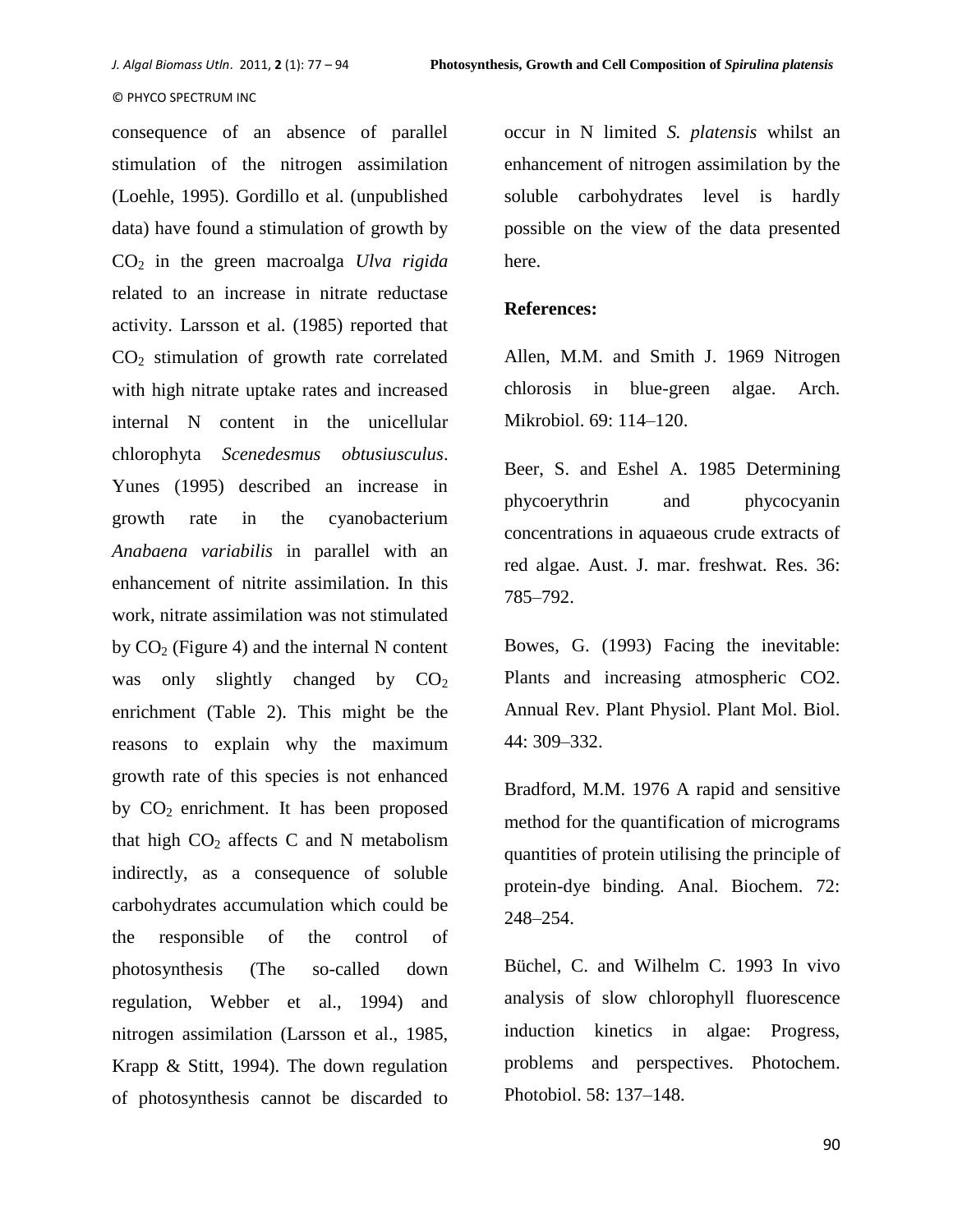Chen, W. and Wangersky P.J. 1996 Production of dissolved organic carbon in phytoplankton cultures as measured by hightemperature catalytic oxidation and ultraviolet photo-oxidation methods. J. Plankton Res. 18: 1201–1211.

Cornet, J.F. 1992 Etude cinétique et energétique d'un photobioréacteur. PhD Thesis. University of Paris-Sud.

Edwards, G. and Walker D.A. 1983 C3, C4. Cellular and Environment Regulation of Photosynthesis. Blackwell Scientific Publications, Oxford: 734 pp.

Falkowski, P.G. 1994 The role of phytoplankton photosynthesis in global biogeochemical cycles. Photosynth. Res. 34: 235–258.

Fogg, G.E. 1983 The ecological significance of extracellular products of phytoplankton. Bot. mar. 26: 3–14.

Fogg, G.E. Nalewajko, G. and Watt, W.D. 1965 Extracellular products of phytoplankton photosynthesis. Proc. Royal Soc. Lond. B 162: 517–534.

Fonseca, F. Browsher C.G. and Stulen, I. 1997 Impact of elevated atmospheric CO2 on nitrate reductase transcription and

activity in leaves and roots of *Plantago major*. Physiol. Plantarium 100: 940–948.

Fox, R.D. 1996 *Spirulina* Production and Potential. Edisud, Aix-en- Provence.

Fujiwara, S. Fukuzawa, H. Tachiki, A. Miyashi, S. 1990 Structure and differential expression of two genes encoding carbonic anhydrase in *Chlamydomonas reinhardii*: Regulation by environmental CO2 concentration. Proc. natl. Acad. Sci. USA 87: 9779–9783.

García-Sanchez, M.J. Fernández, J.A. and Niell, F.X. 1994 Effect of inorganic carbon supply on the photosynthetic physiology of *Gracilaria tenuistipitata*. Planta 194: 55–61.

Giordano, M. Davis, S. and Bowes, G. 1994 Organic carbon release by *Dunaliella salina*  (Chlorophyta) under different growth conditions of  $CO<sub>2</sub>$ , nitrogen and salinity. J. Phycol. 30: 249–257.

Jaworski, G.H.M. Talling, J.F. and Heaney, S.I. 1981 The influence of carbon dioxide depletion on growth and sinking rate of two planktonic diatoms in culture. Br. phycol. J. 16: 395–410.

Kochert, G. 1978 Carbohydrate determination by phenol sulphuric acid method. In: Hellebust JA, Craigie JS (eds),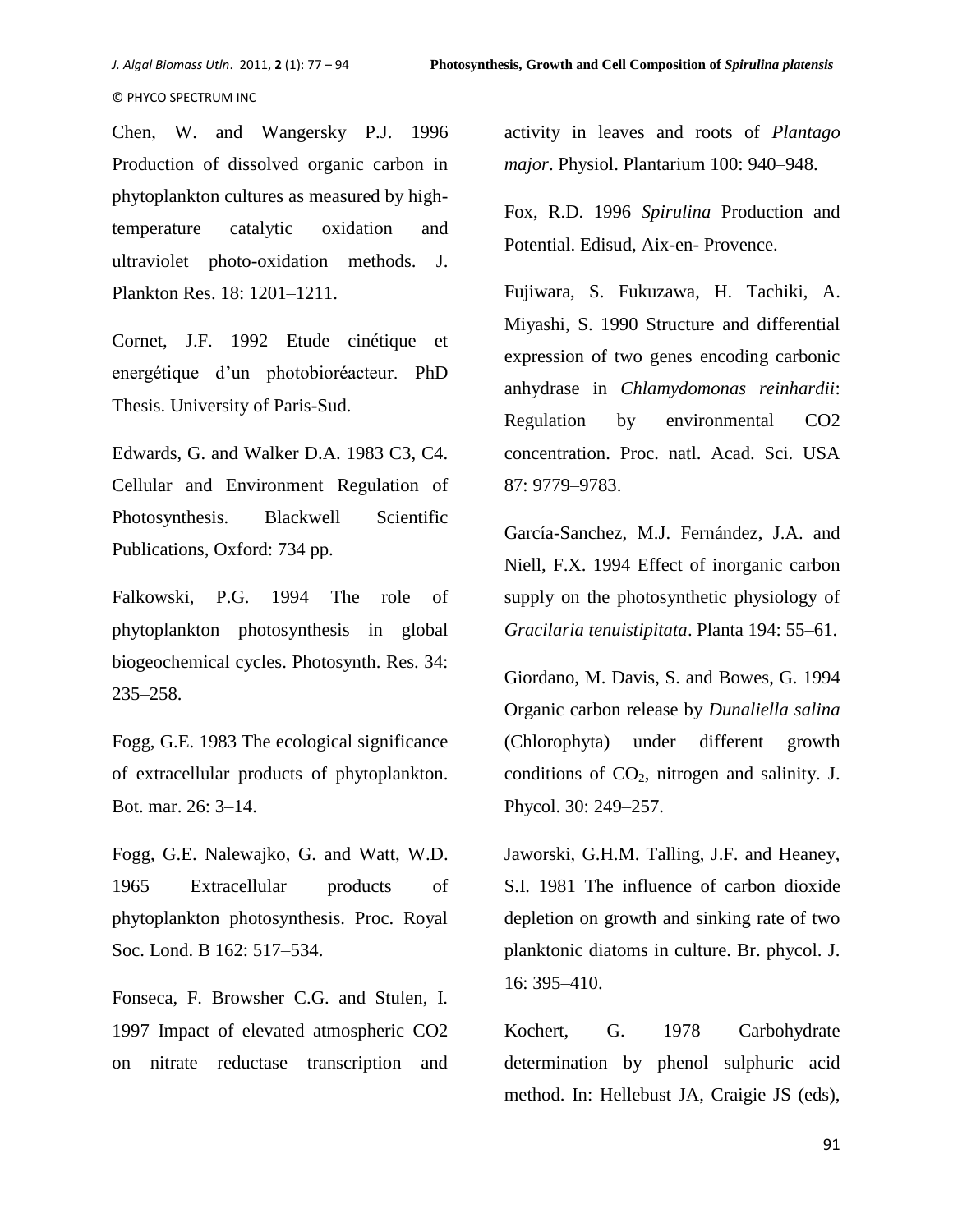Handbook of Physiological Methods. Cambridge University Press, Cambridge: 95–97.

Koprivnjak, J.F. Blanchette, J.G. Bourbonniere, R.A. Clair, T.A. Heyes, A. Lum, K.R. McCrea, R. and Moore, T.R. 1995 The underestimation of concentrations of dissolved organic carbon in freshwaters. Wat. Res. 29: 91–94.

Krapp, A. and Stitt, M. 1994 Influence of high carbohydrate content on the activity of plastidic and cytosolic isoenzyme pairs in photosynthetic tissues. Plant Cell Env. 17: 861–866.

Larsson, M. Larsson, C.M. and Guerrero, M.G. 1985 Photosynthetic nitrogen metabolism in high and low  $CO<sub>2</sub>$  adapted *Scenedesmus*. J. exp. Bot. 36: 1373–1395.

Loehle, C. 1995 Anomalous response of plants to  $CO<sub>2</sub>$  enrichment. Oikos 73: 181– 187.

Markager, S.S. and Jensen, K. 1994 The physiology and ecology of light-growth relationship in macroalgae. In: Found FE, Chapman DJ (eds), Progress in Phycological Research. Biopress Ltd,

Bristol: 209–298.

Mercado, J.M. Niell, F.X. and Figueroa, F.L. 1997 Regulation of the mechanism for HCO− 3 use by the inorganic carbon level in *Porphyra leucosticta* Thus. in Le Jolis (Rhodophyta). Planta 201: 319–325.

Ormerod, J.G. 1983 The carbon cycle in aquatic ecosystems. In: Slater JH, Whittenbury R, Wimpenny JWT (eds), Microbes in their Natural Environments. Soc. Gen. Microb. Symp. 34. Cambridge University Press, Cambridge: 463–482.

Qiang, H. Guterman, H. and Richmond, A. 1996 Physiological characteristics of *Spirulina plantensis* (cyanobacteria) cultured at ultrahigh cell densities. J. Phycol. 32: 1066–1073.

Ramanathan, V. 1988 The greenhouse theory of climate change: a test by an inadvertent global experiment. Science 240: 293–299.

Raven, J.A. 1984 Energetics and Transport in Aquatic Plants. AR Liss, Inc., New York.

Raven, J.A. 1991 Physiology of inorganic C acquisition and implications for resource use efficiency by marine phytoplankton: relation to increased CO2 and temperature. Plant Cell Env. 14: 774–794.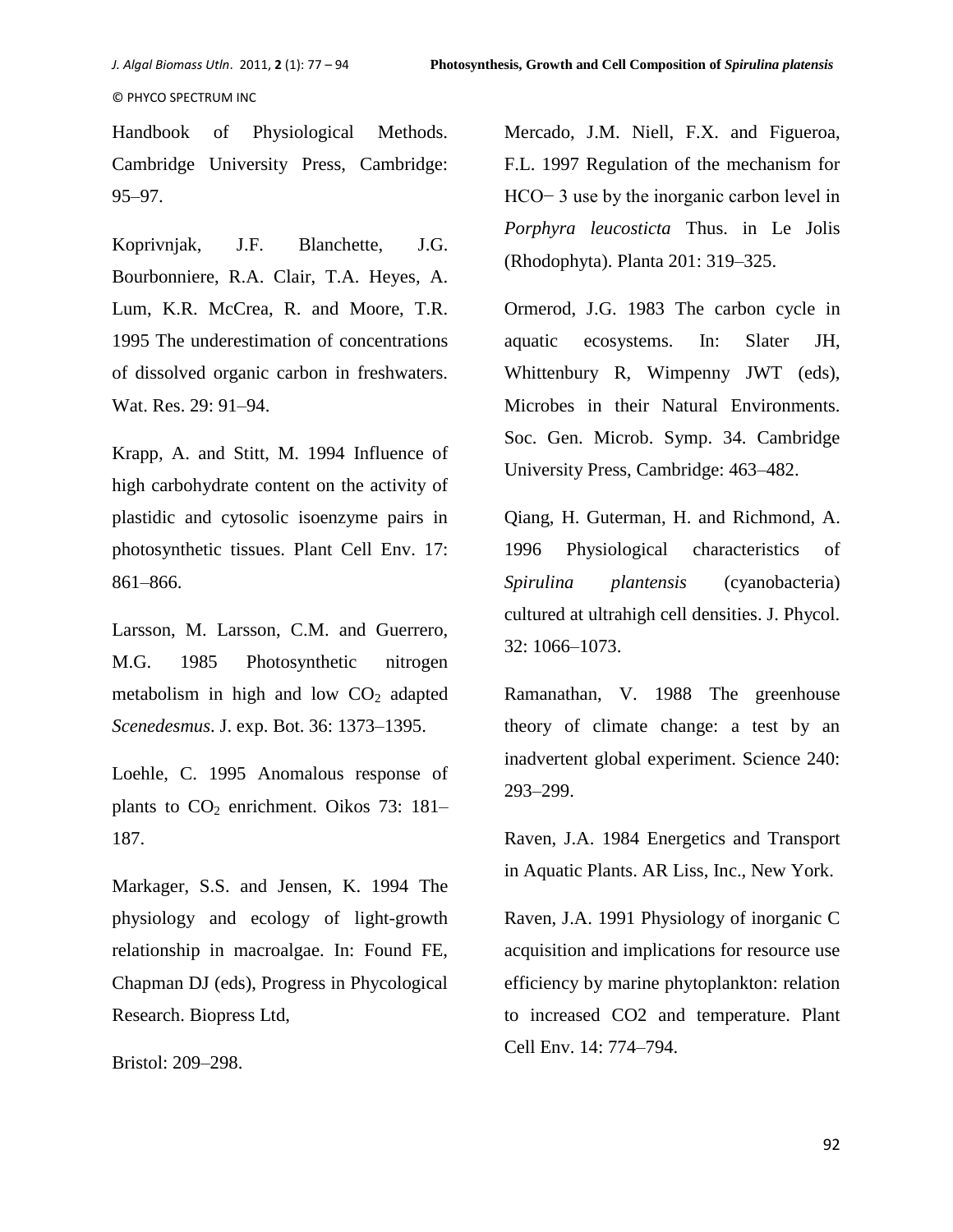Snell, F.D. and Snell, C.T. 1949 Colorimetric Methods of Analysis. Van Nostrand, Princeton, New Jersey.

Torzillo, G. and Vonshak, A. 1994 Effect of light and temperature on the photosynthetic activity of the cyanobacterium *Spirulina platensis*. Biom. Bioen. 6: 399–403.

Turpin, D.H. 1991 Effects of inorganic N availability on algal photosynthesis and carbon metabolism. J. Phycol. 27: 14–20.

Vanlerberge, G. Schuller, K.A. Smith, R.G. Feil, R. Plaxton, W.C. and Turpin, D.H. 1990 Relationship between NHC 4 assimilation and *in vivo* phosphoenol pyruvate carboxylase activity: regulation of anaplerotic carbon flow in the green alga *Selenastrum minutum*. Plant Physiol. 94: 284–290.

Vergara, J.J. and Niell, F.X. 1993 Effects of nitrate availability and irradiance on internal nitrogen constituents in *Corallina elongate*  (Rhodophyta). J. Phycol. 29: 285–293.

Vonshak, A. 1992 Microalgal biotechnology: is it an economic success? In: DaSilva EJ, Ratledge C, Sasson A (eds), Biotechnology. Economic and Social Aspects, Issues for Developing Countries. Cambridge University Press, Cambridge.

Vonshak, A. Chanawongse, L. Bunnag, B. and Tanticharoen, M. 1996a Light acclimation and photoinhibition in three *Spirulina plantensis* (cyanobacteria) isolates. J. appl. Phycol. 8: 35–40.

Vonshak, A. Kancharaksa, N. Bunnag, B. and Tanticharoen, M. 1996b Role of light and photosynthesis on the acclimation process of the cyanobacterium *spirulina platensis* to salinity stress. J. appl. Phycol. 8: 119–124.

Vonshak, A. 1997 *Spirulina platensis* (*Arthrospira*): Cell-Biology and Biotechnology. Taylor & Francis, London.

Webber, A.N. Nie, G.Y. and Long, S.P. 1994 Acclimation of photosynthetic protein to rising atmospheric CO2. Photos. Res. 39: 413–425.

Wellburn, A.T. 1994 The spectral determination of chlorophylls a and b, as well as total carotenoids, using various solvents with spectrophotometers of different resolution. J. Pl. Physiol. 144: 307– 313.

Winder, T.L. Anderson, J.C. and Spaldin, M.H. 1992 Translational regulation of the large and small subunits of ribulose biphophate carboxylase/ oxygenase during